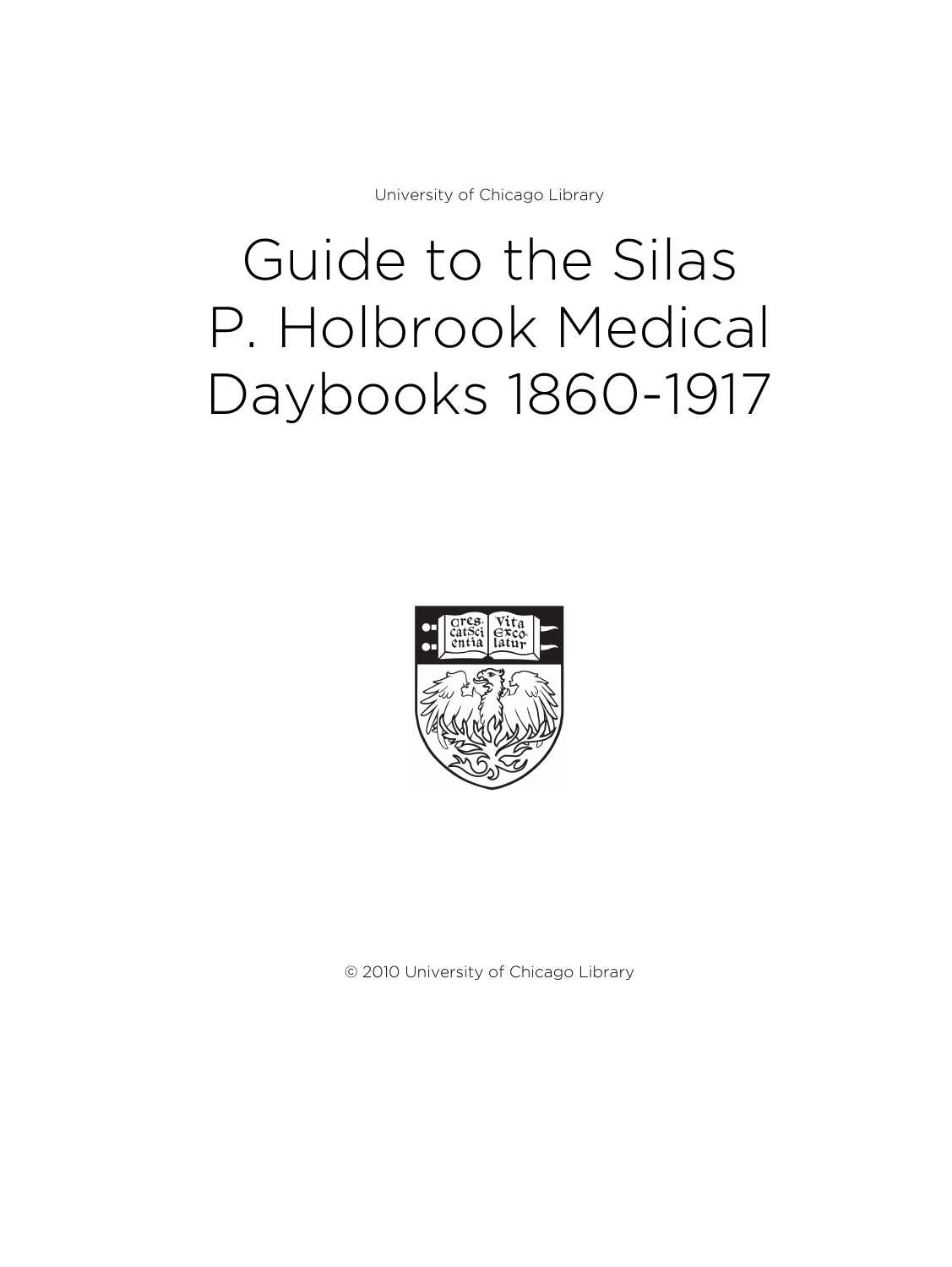# **Table of Contents**

| <b>Descriptive Summary</b>             | 3              |
|----------------------------------------|----------------|
| Information on Use                     | 3              |
| Access                                 | 3              |
| Citation                               | 3              |
| <b>Biographical Note</b>               | 3              |
| Scope Note                             | 3              |
| <b>Related Resources</b>               | 4              |
| Subject Headings                       | 4              |
| <b>INVENTORY</b>                       | 4              |
| Series I: Medical Daybooks and Diaries | $\overline{4}$ |
| Series II: Personal Items              | 6              |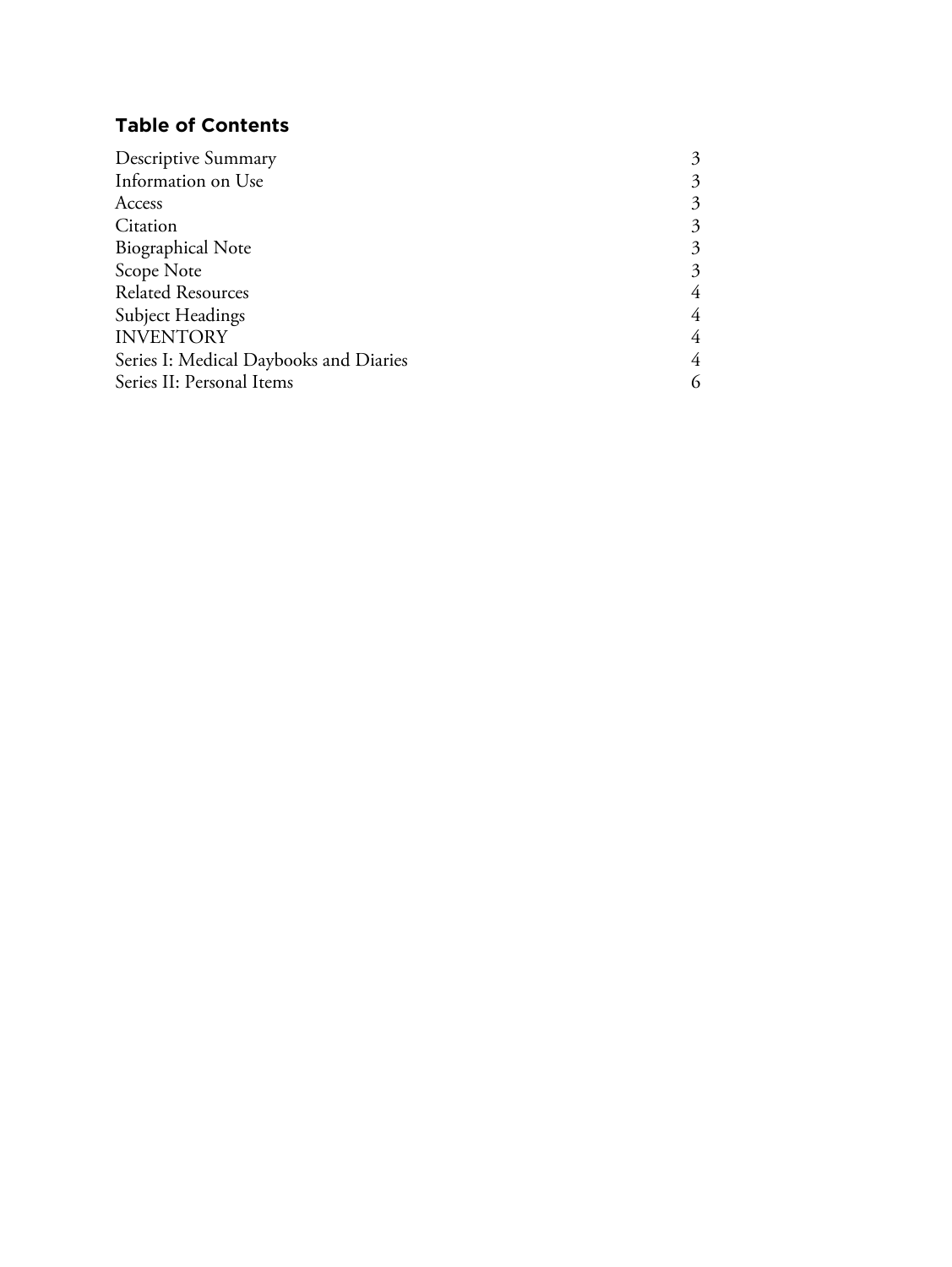## **Descriptive Summary**

| <b>Identifier</b> | <b>ICU.SPCL.HOLBROOKS</b>                                                                                                                                                                                                                                                                                                                                                                                                                                              |
|-------------------|------------------------------------------------------------------------------------------------------------------------------------------------------------------------------------------------------------------------------------------------------------------------------------------------------------------------------------------------------------------------------------------------------------------------------------------------------------------------|
| <b>Title</b>      | Holbrook, Silas P., Medical Daybooks                                                                                                                                                                                                                                                                                                                                                                                                                                   |
| Date              | 1860-1917                                                                                                                                                                                                                                                                                                                                                                                                                                                              |
| <b>Size</b>       | 2.25 linear feet (5 boxes)                                                                                                                                                                                                                                                                                                                                                                                                                                             |
| <b>Repository</b> | Special Collections Research Center<br>University of Chicago Library<br>1100 East 57th Street<br>Chicago, Illinois 60637 U.S.A.                                                                                                                                                                                                                                                                                                                                        |
| <b>Abstract</b>   | The Silas P. Holbrook Collection of Medical Daybooks contains a record<br>of the daily patient visits of Dr. Silas Holbrook. The collection consists of<br>portable patient logs divided into daily visits, pocket diaries, a physician's<br>ledger book, an alphabetical listing of names, and a pocket wallet. The<br>professional and personal items in the collection provide valuable insight into<br>nineteenth century medical and health practices in the U.S. |

## **Information on Use**

## **Access**

The collection is open for research.

## **Citation**

When quoting material from this collection, the preferred citation is: Holbrook, Silas P., Medical Daybooks, [Box #, Folder #], Special Collections Research Center, University of Chicago Library

## **Biographical Note**

Silas P. Holbrook was a general practitioner during the time between the Civil War and World War I. He resided in East Douglas, Massachusetts.

## **Scope Note**

The Silas P. Holbrook Medical Daybooks contain daybooks, diaries, ledgers, and a wallet. The professional and personal items in the collection provide valuable insight into nineteenth century medical and health practices in the U.S.

Series I: Medical Daybooks and Diaries. This series contains medical daybooks and diaries from 1863-1917. The series also contains a book with notes on surgical and medical clinics and recipes from 1860-1864. The publisher of the daybooks that Holbrook used was Lindsay and Blakiston. The daybooks contain notes for physicians' reference including tables to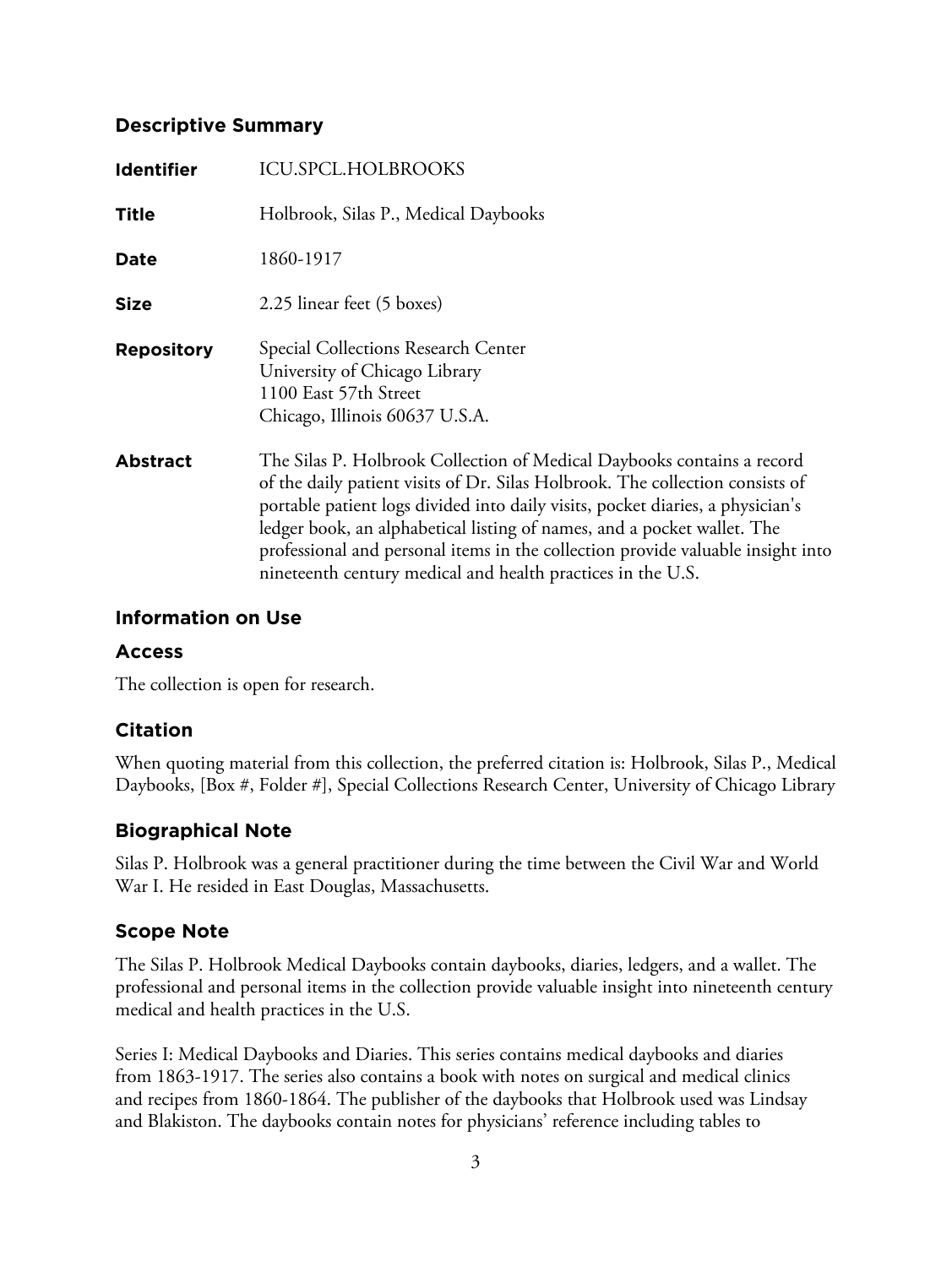compute gestation, to convert metric measurements of temperature, weights and measures into various English systems, and short articles on "The immediate treatment of poisoning," and "Incompatibility' or allergic reaction. The daybooks are also interleaved with relics of the pharmaceutical trade and advertisements for medical services. The diaries in the series include a record of the weather and various memoranda.

Series II: Personal Items. This series contains a ledger with listings of the family expenses from 1863-1867. There is also a book with an alphabetical listing of names; several pages are torn out from the middle of the volume. A pocket wallet is included, as is a pocket diary of Jennie Holbrook from 1881.

# **Related Resources**

The following related resources are located in the Department of Special Collections:

http://www.lib.uchicago.edu/e/spcl/select.html

# **Subject Headings**

- Holbrook, Silas P.
- Medicine, History
- Physicians -- United States

# **INVENTORY**

## **Series I: Medical Daybooks and Diaries**

## **Box 1**

**Folder 1**

Notes on Surgical and Medical Clinics and Recipes, 1860-1864

## **Box 1**

## **Folder 2**

Daybooks: Physician's Visiting List, Diary and Book of Engagements, published by Lindsay and Blakiston of Philadelphia, 1863 and 1864

# **Box 1**

**Folder 3** Daybooks, 1865 - 1866 **Box 1 Folder 4** Daybooks, 1867 - 1868 **Box 1 Folder 5** Daybooks, 1869 - 1870 **Box 1 Folder 6** Daybooks, 1872 - 1873 **Box 1**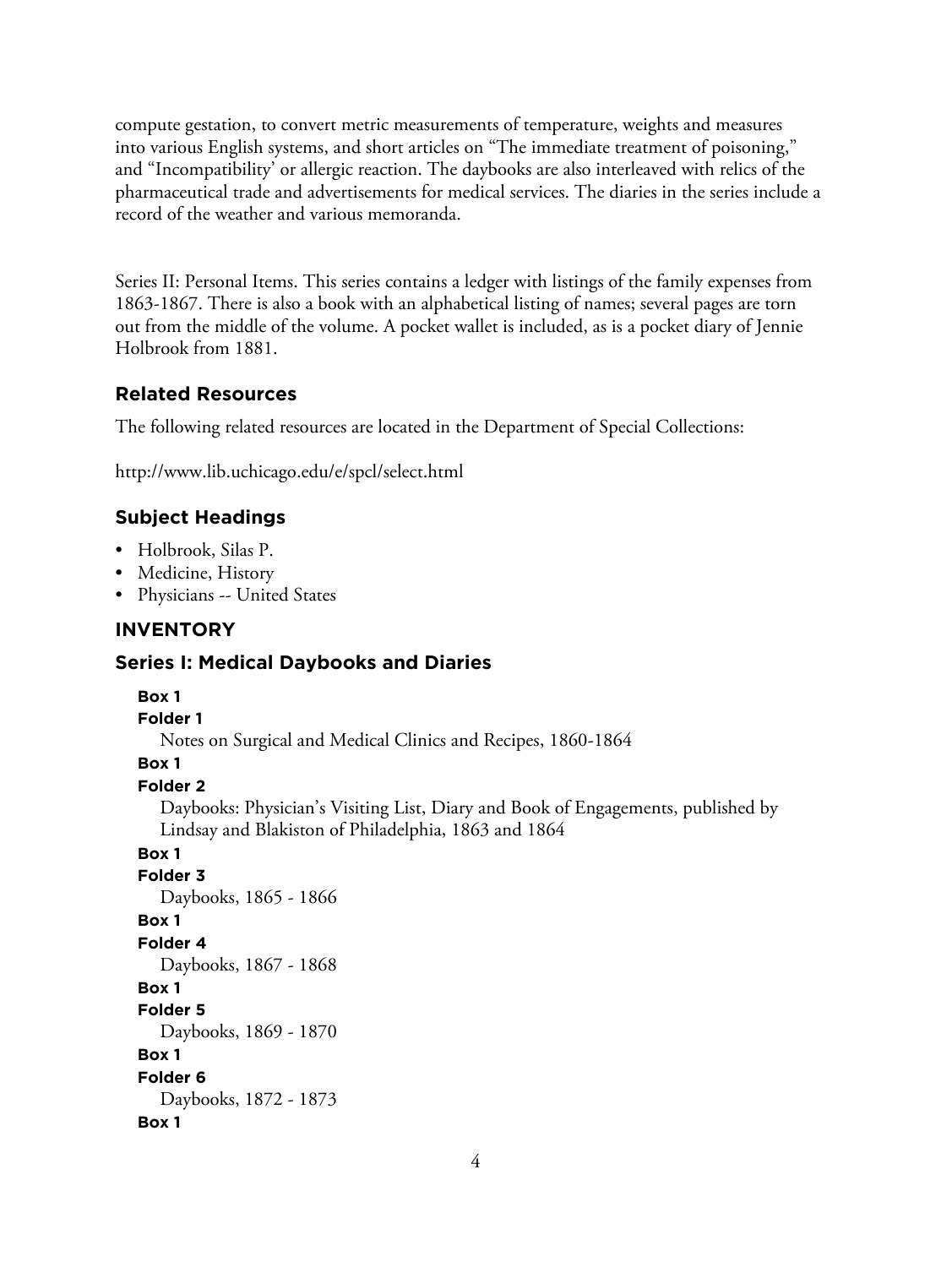**Folder 7** Daybooks, 1876 - 1879 **Box 2 Folder 1** Miniature Diary, Daybook, 1880-1881 **Box 2 Folder 2** Daybooks, 1883 - 1884 **Box 2 Folder 3** Daybooks, 1885 - 1886 **Box 2 Folder 4** Standard Diary, Daybook, 1886-1888 **Box 2 Folder 5** Miniature Diary, Standard Diary, Daybook, 1890 **Box 2 Folder 6** Standard Diary, Daybook, 1891-1892 **Box 2 Folder 7** Standard Diary, Daybook, 1893 **Box 3 Folder 1** Standard Diary, Daybook, 1895 **Box 3 Folder 2** Daybooks, 1896 and 1897 **Box 3 Folder 3** Daybooks, 1898 and 1899 **Box 3 Folder 4** Daybooks, 1900 and 1901 **Box 3 Folder 5** Standard Diary, Daybook, 1902 **Box 3 Folder 6** Standard Diary, Daybook, 1903 **Box 3 Folder 7** Daybooks, 1904 and 1905 **Box 4 Folder 1**